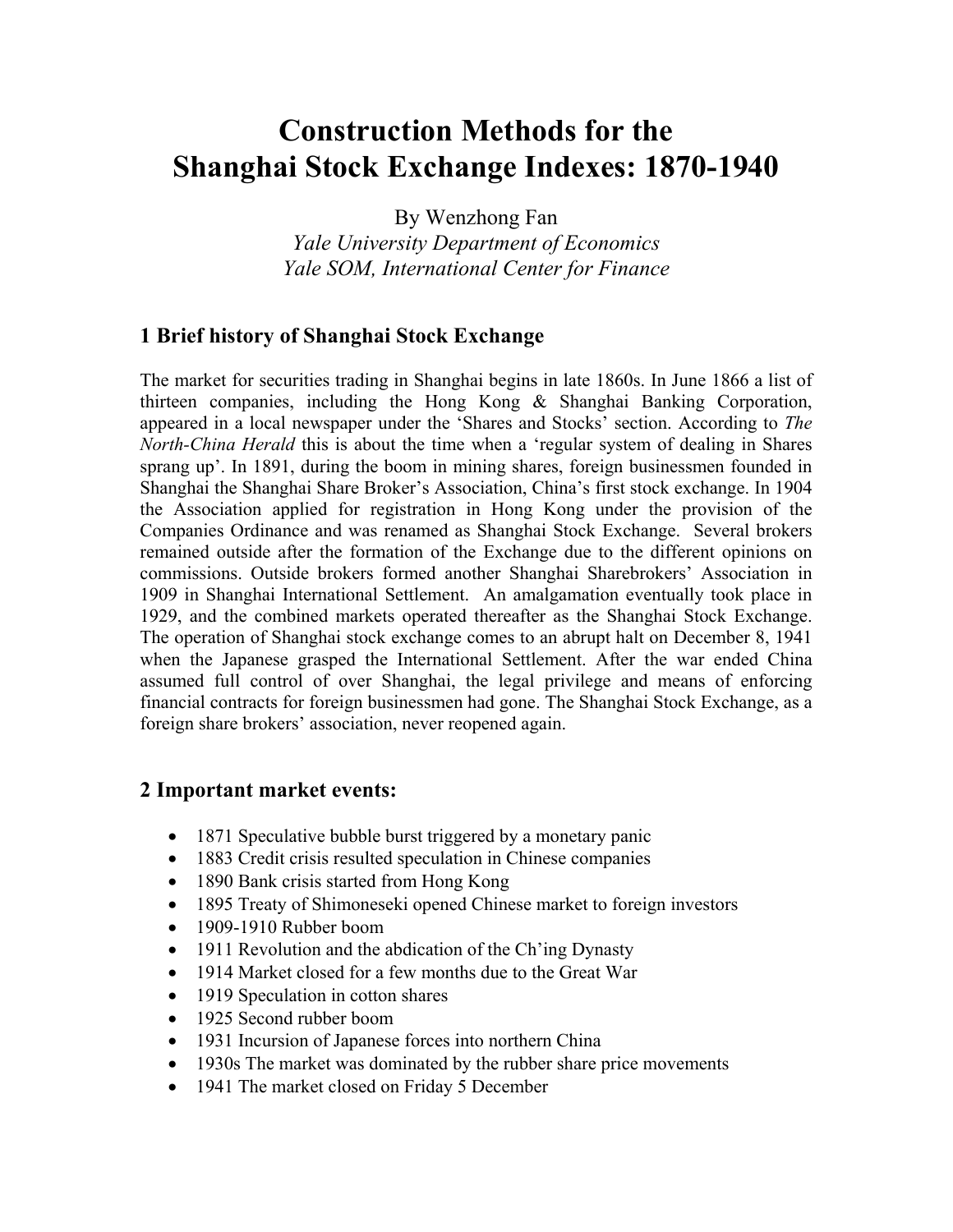## **3 Data**

In this project, we collect individual stock data over the period 1871 to 1940 from *the North China-Herald*. It was a local English newspaper published in Shanghai, which carried a comprehensive collection of the weekly share list. A broker company, J.P. Bisset  $\&$  Co was given as the information source. We use the annual price and dividend information on all available individual securities to construct stock price indices and return series.

#### *3.1 Share Price and Dividends*

*The North China-Herald* quoted transaction prices as well as bid-ask prices with share quantity per week over most part of the sample period. We use end-of-month share price data in December to constructed annual indices for the market. When no traction data was available at the end-of-year, the latest bid-ask prices were averaged. The share prices were dominated in different currencies (pounds, dollars and local currencies). We converted all share prices into dollar values using historical exchange data. In addition, we adjusted share prices by a scale factor whenever stock splits and new-issuing information is presented.

We collected dividend data for each security by identifying the annual dividend payment reported in the North China-Herald. The product of last dividend payment and payout frequency were calculated if the total dividend information was not available.

#### *3.2 Return Indices*

We constructed both equally weighted and value-weighted indices for the Shanghai Stock Exchange. The return indices are

Capital Appreciation Return (CAR)

$$
EWCAR_t = \frac{1}{n} \sum_{i=1}^{n} \frac{P_{i,t} - P_{i,t-1}}{P_{i,t-1}}
$$

$$
VWCAR_t = \sum_{i=1}^{n} w_{i,t-1} \frac{P_{i,t} - P_{i,t-1}}{P_{i,t-1}}
$$

Where

$$
w_{i,t-1} = \frac{P_{i,t-1} S_{i,t-1}}{\sum_{i=1}^{n} P_{i,t-1} S_{i,t-1}}
$$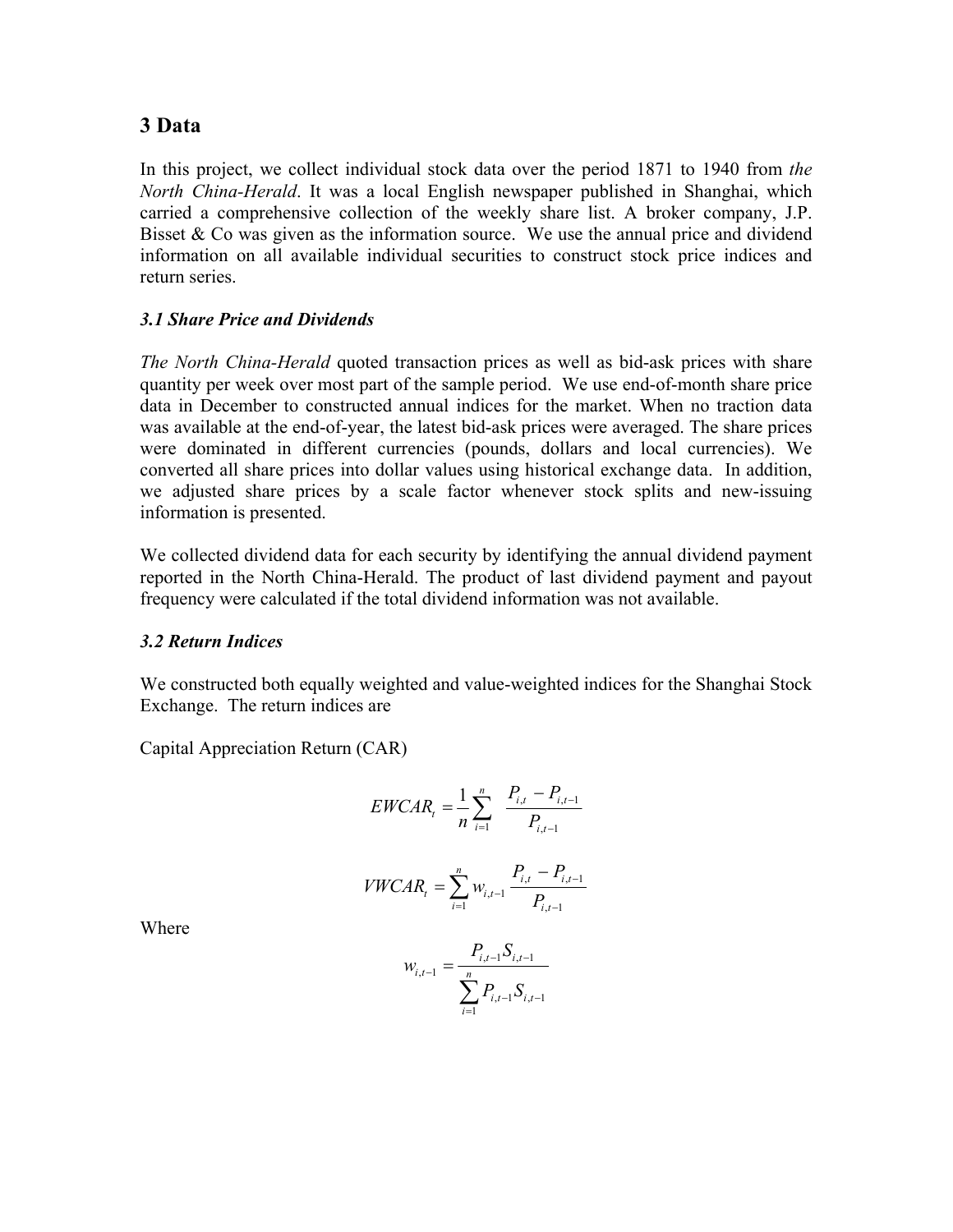Total Return (TR)

$$
EWTR_t = \frac{1}{n} \sum_{i=1}^n \frac{P_{i,t} + D_{i,t} - P_{i,t-1}}{P_{i,t-1}}
$$

$$
VWTR_t = \sum_{i=1}^n w_{i,t-1} \frac{P_{i,t} + D_{i,t} - P_{i,t-1}}{P_{i,t-1}}
$$

## **Table 1 Return Summary Statistics**

|                       | Equally-<br>weighted<br><b>CAR</b> | Value-<br>weighted<br><b>CAR</b> | Price-<br>weighted<br><b>CAR</b> | Equally-<br>weighted<br>total return | Value-<br>weighted<br>total return |
|-----------------------|------------------------------------|----------------------------------|----------------------------------|--------------------------------------|------------------------------------|
| Mean                  | 0.052967                           | 0.047002                         | .0145792                         | 0.128579                             | 0.071037                           |
| Standard<br>Deviation | 0.313977                           | 0.190016                         | 0.212960669                      | 0.327956                             | 0.199946                           |
| <b>Skewness</b>       | 2.446331                           | 1.030514                         | 1.235512054                      | 2.399103                             | 0.999164                           |
| Kurtosis              | 9.125543                           | 1.96585                          | 3.236928                         | 9.047473                             | 1.486622                           |
| Serial<br>correlation | $-0.0347$                          | $-0.0509$                        | $-0.0529$                        | $-0.0376$                            | $-0.0200$                          |

\* All returns are denominated in dollars

### *3.3 Price Indices in local currency*

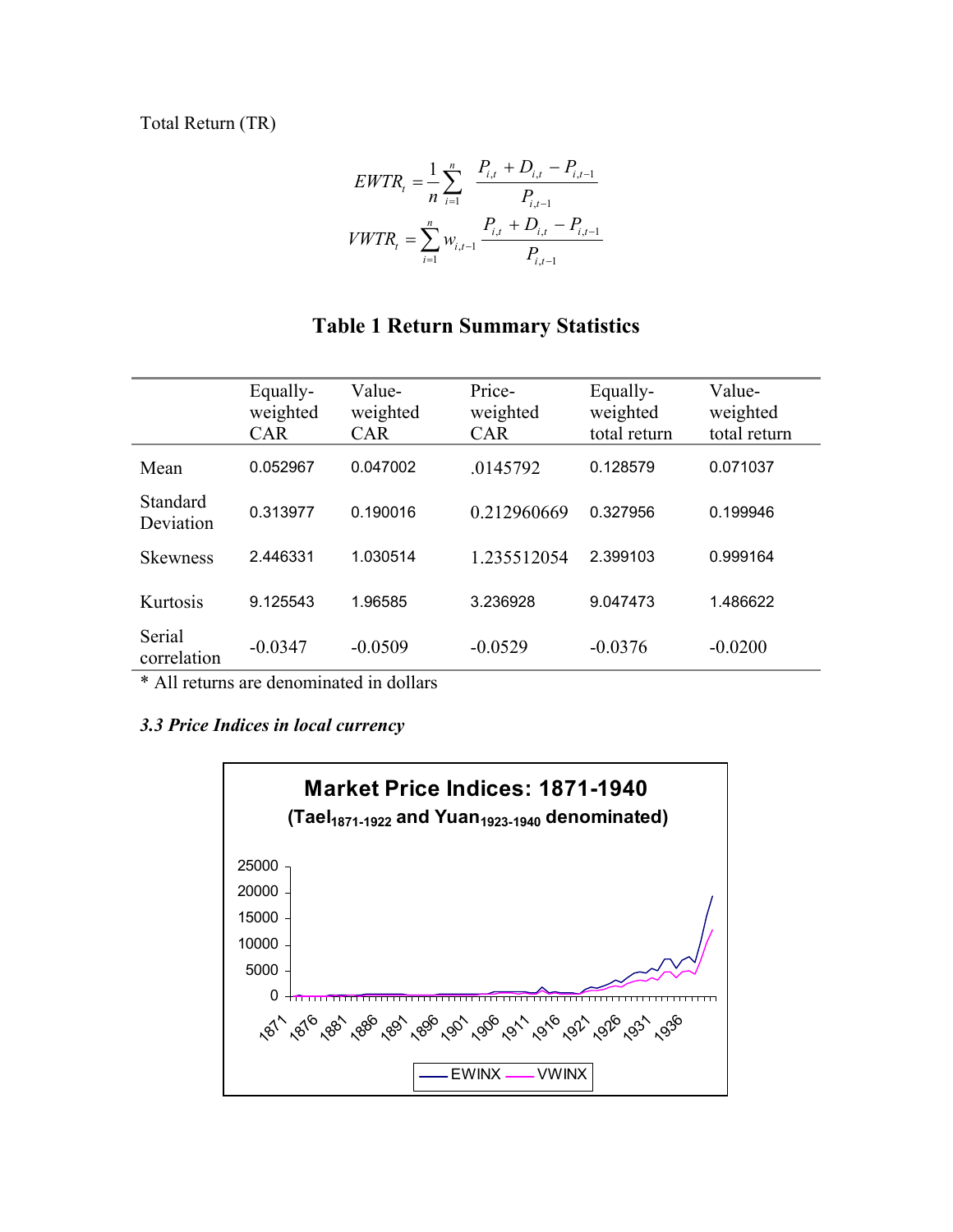

*3.4 Price indices in dollars* 



The composition of the share list changed dramatically over years. Usually, a typical company is listed no longer than 12 years. The share list consisted of mainly large companies with higher price and high par value in the early sample period, but in the late sample period the market was dominated by a large amount of small shares with lower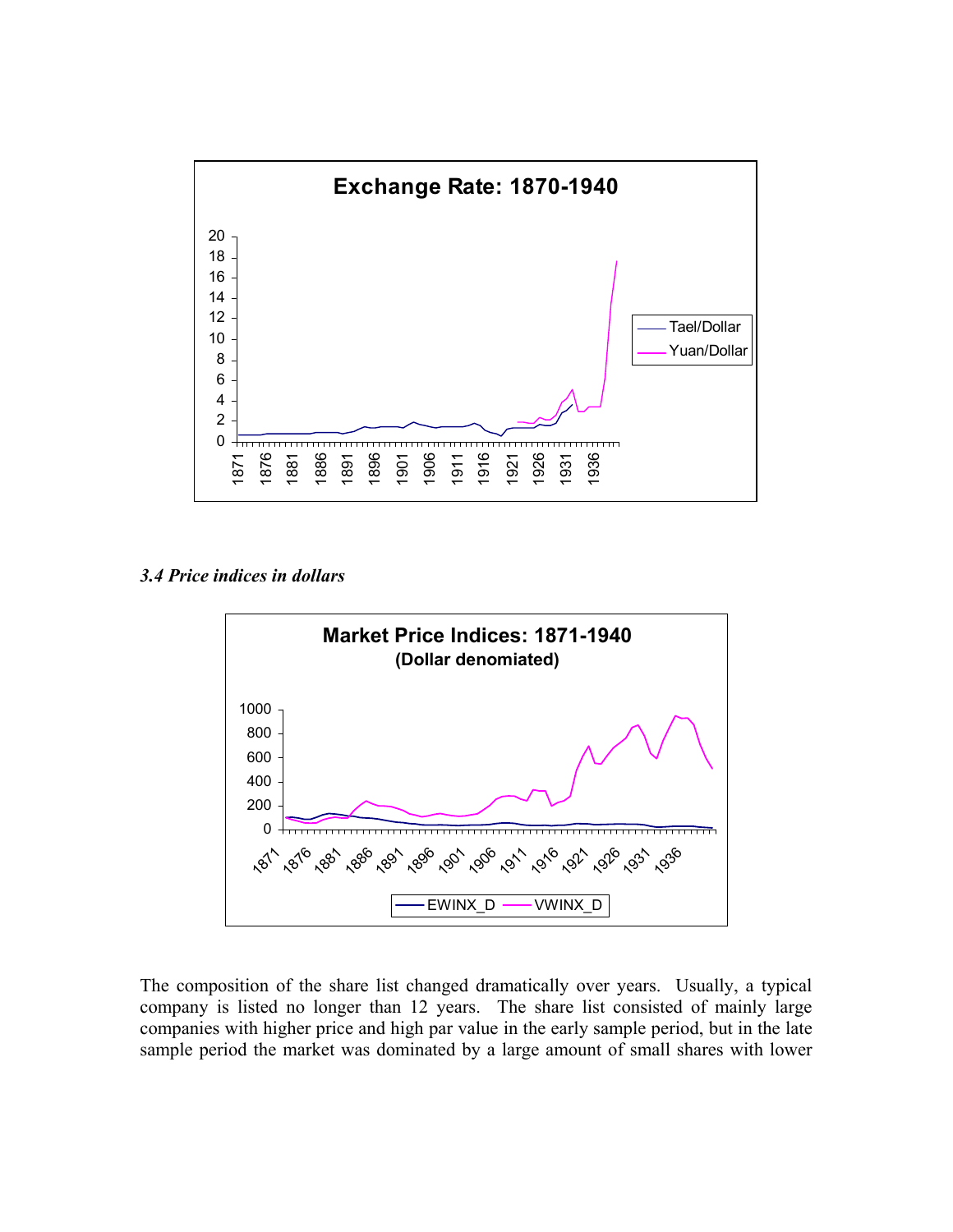price and face value.<sup>1</sup> For each year in our sample, we calculated annual returns for all stocks that trade in two consecutive periods. We weighted these returns by the price at the beginning of the two periods. The price-weighted capital index over period t, is given by

$$
PWCAR_t \equiv r_t^i \cdot w_t^i \equiv \sum_{i=1}^N \left( \frac{P_t^i}{P_{t-1}^i} \cdot \frac{P_{t-1}^i}{\sum_{j=1}^N P_{t-1}^j} \right) \equiv \frac{\sum_{i=1}^N P_t^i}{\sum_{i=1}^N P_{t-1}^j}.
$$

A capital appreciation index was constructed from the price-weighted market return.



In addition, we calculated the market-average return on equity to measure the market average profitability<sup>2</sup>.

$$
\left(\frac{M}{B}\right)_t = \frac{1}{n} \sum_{i=1}^n \frac{P_{i,t}}{Par_{i,t}}
$$

 $\overline{a}$ 

<sup>&</sup>lt;sup>1</sup> Indeed, the equal-weighted price index exhibited a persistent downward trend over the entire sample period, which implies a share list composition change.

<sup>&</sup>lt;sup>2</sup> We noted that the market average par value dropped from 714.4 dollar in 1871 to 2.74 in 1940,